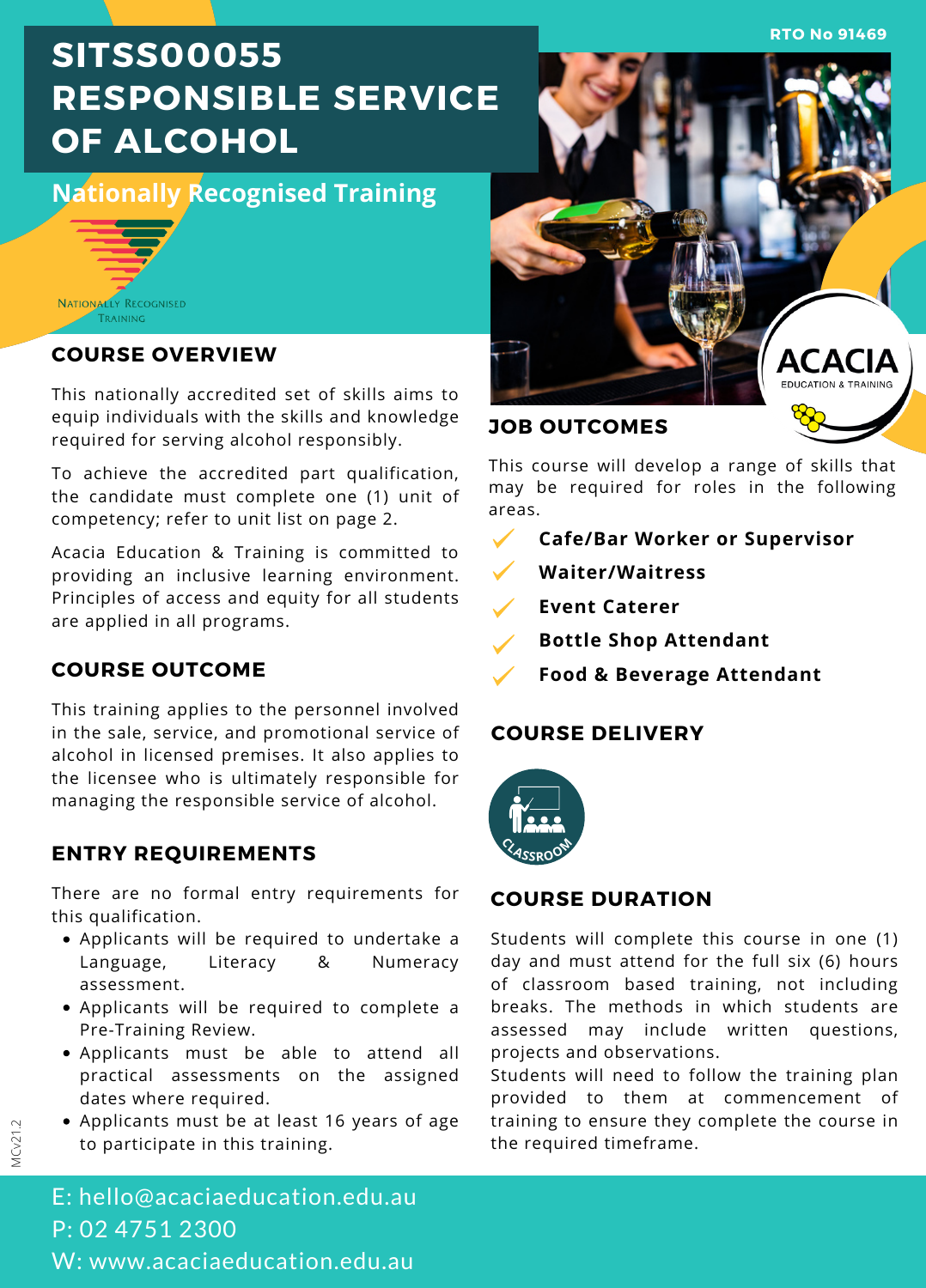## **ESSENTIAL SKILLS FOR THE WORKPLACE**



## **UNITS OF COMPETENCY**

Below are the units of competency required for this course.

#### **UNIT DESCRIPTION UNIT CODE**

Provide responsible service of alcohol SITHFAB002

### **UNIT OVERVIEW**

#### **SITHFAB002 - Provide responsible service of alcohol**

This unit describes the performance outcomes, skills and knowledge required to responsibly sell or serve alcohol. This unit applies to all levels of sales personnel involved in the sale, service and promotional service of alcohol in licensed premises.

*Knowledge Evidence examples: Knowledge of state and territory legislation relating to the responsible service of alcohol; particular types of customers who are at a heightened risk; ways of assessing intoxication.*

*Practical Evidence example: Students will be required to demonstrate procedure to refuse sale or service of alcohol and assist various groups of intoxicated customers.*